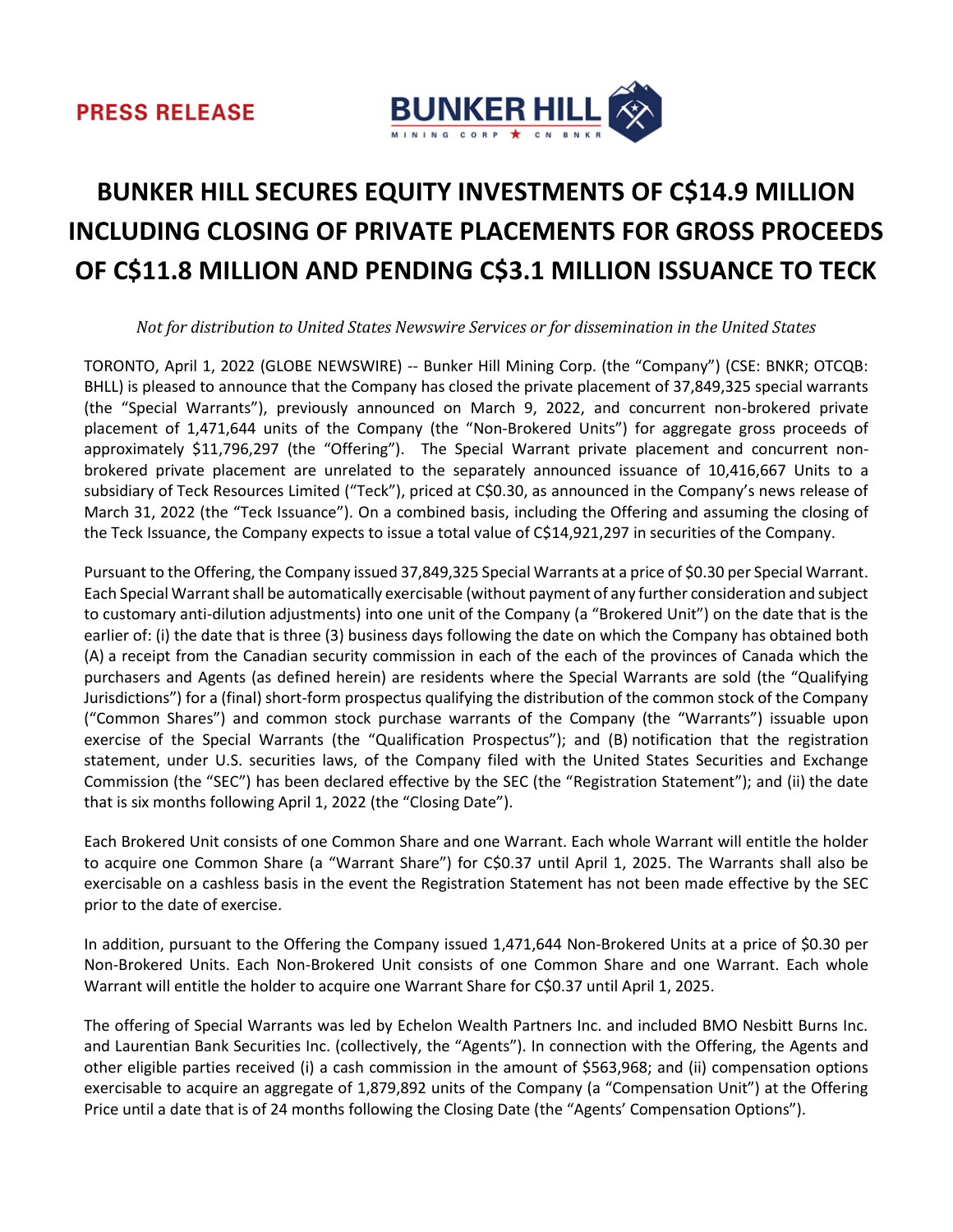Each Compensation Unit consists of one Common Share and one Warrant. Each Warrant entitles the holder thereof to acquire one Warrant Share at a price of \$0.37 per Warrant Share until April 1, 2024.

The Company will use its commercially reasonable efforts to obtain a receipt for the Qualification Prospectus in each of the Qualifying Jurisdictions, and will file and use its commercially reasonable efforts to have the Registration Statement deemed effective by the SEC, within six months following the Closing Date.

The Company intends to use the net proceeds of the Offering to fund the restart and development at the Company's Bunker Hill Mine, for the outstanding payment due to the US Environmental Protection Agency, and for general corporate purposes.

The Teck Issuance remains subject to, among other things, required regulatory and stock exchange approvals. There is no guarantee that the Teck Issuance will close or close on the terms previously described or anticipated.

The securities have not been, and will not be, registered under the 1933 Act or any U.S. state security laws, and may not be offered or sold in the Unites States without registration under the U.S. Securities Act and all applicable state securities laws or compliance with requirements of an applicable exemption therefrom. This press release shall not constitute an offer to sell or the solicitation of an offer to buy securities in the Unites States, nor shall there be any sale of these securities in any jurisdiction in which such offer, solicitation or sale would be unlawful.

### **Related Party Transaction**

Pursuant to the Offering, certain directors and officers of the Company (the "Insiders") acquired 4,809,160 Special Warrants**.** This issuance of Special Warrants to the Insiders in connection with the Offering is considered a "related party transaction" as such term is defined under Multilateral Instrument 61-101 - *Protection of Minority Security Holders in Special Transaction*s ("MI 61-101"). The Company is relying on exemptions from the formal valuation and minority shareholder approval requirements provided under MI 61-101 on the basis that the issuance of the Special Warrants to insiders in connection with the Offering does not exceed 25% of the fair market value of the Company's market capitalization. The issuance of Special Warrants under the Offering to the Insiders has been approved by the Board of Directors of the Company who considered the insiders' interests in the Offering and the best interests of the Company.

The Company did not file a material change report disclosing the related party transaction more than 21 days before the expected closing date of the Offering as the details of the Offering and the participation therein by each insider of the Company were not settled until shortly prior to the closing of the Offering.

#### **ABOUT BUNKER HILL MINING CORP.**

Under new Idaho-based leadership the Bunker Hill Mining Corp, intends to sustainably restart and develop the Bunker Hill Mine as the first step in consolidating a portfolio of North American mining assets with a focus on silver. Information about the Company is available on its website, www.bunkerhillmining.com, or within the SEDAR and EDGAR databases.

#### **For additional information contact:**

David Wiens, CFA CFO & Corporate Secretary +1 208 370 3665 [ir@bunkerhillmining.com](mailto:ir@bunkerhillmining.com)

#### **Cautionary Statements**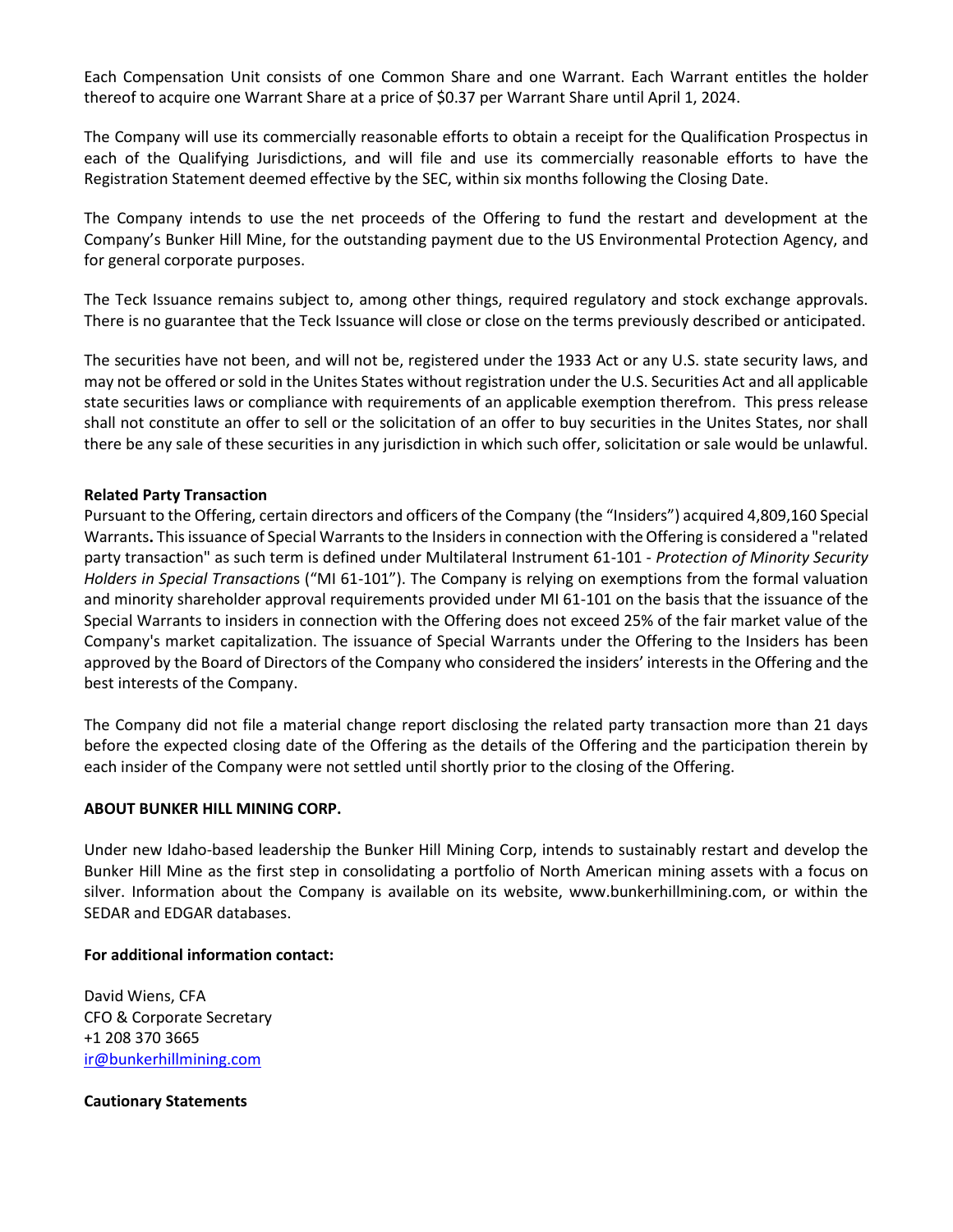*Certain statements in this news release are forward-looking and involve a number of risks and uncertainties. Such forward-looking statements are within the meaning of that term in Section 27A of the Securities Act of 1933, as amended, and Section 21E of the Securities Exchange Act of 1934, as amended, as well as within the meaning of the phrase 'forward-looking information' in the Canadian Securities Administrators' National Instrument 51-102 – Continuous Disclosure Obligations. Forward-looking statements are not comprised of historical facts. Forwardlooking statements include estimates and statements that describe the Company's future plans, objectives or goals, including words to the effect that the Company or management expects a stated condition or result to occur. Forward-looking statements may be identified by such terms as "believes", "anticipates", "expects", "estimates", "may", "could", "would", "will", or "plan". Since forward-looking statements are based on assumptions and address future events and conditions, by their very nature they involve inherent risks and uncertainties. Although these statements are based on information currently available to the Company, the Company provides no assurance that actual results will meet management's expectations. Risks, uncertainties and other factors involved with forward-looking information could cause actual events, results, performance, prospects and opportunities to differ materially from those expressed or implied by such forward-looking information.* 

*Forward looking information in this news release includes, but is not limited to, the Company's intentions regarding its objectives, goals or future plans and statements, including with respect to the filing of a Qualification Prospectus and Registration Statement, the timing, receipt and anticipated effects of regulatory approvals, the intended use of the net proceeds of the Offering and the issuance of Units to Teck. Factors that could cause actual results to differ materially from such forward-looking information include, but are not limited to: failure to receive the required regulatory approvals with respect to the Qualification Prospectus, Registration Statement and issuance of Units to Teck, the ability to predict and counteract the effects of COVID-19 on the business of the Company, including but not limited to the effects of COVID-19 on the price of commodities, capital market conditions, restriction on labour and international travel and supply chains; failure to identify mineral resources; failure to convert estimated mineral resources to reserves; the inability to complete a feasibility study which recommends a production decision; the preliminary nature of metallurgical test results; the Company's ability to restart and develop the Bunker Hill Mine and the risks of not basing a production decision on a feasibility study of mineral reserves demonstrating economic and technical viability, resulting in increased uncertainty due to multiple technical and economic risks of failure which are associated with this production decision including, among others, areas that are analyzed in more detail in a feasibility study, such as applying economic analysis to resources and reserves, more detailed metallurgy and a number of specialized studies in areas such as mining and recovery methods, market analysis, and environmental and community impacts and, as a result, there may be an increased uncertainty of achieving any particular level of recovery of minerals or the cost of such recovery, including increased risks associated with developing a commercially mineable deposit with no guarantee that production will begin as anticipated or at all or that anticipated production costs will be achieved; failure to commence production would have a material adverse impact on the Company's ability to generate revenue and cash flow to fund operations; failure to achieve the anticipated production costs would have a material adverse impact on the Company's cash flow and future profitability; delays in obtaining or failures to obtain required governmental, environmental or other project approvals; political risks; changes in equity markets; uncertainties relating to the availability and costs of financing needed in the future; the inability of the Company to budget and manage its*  liquidity in light of the failure to obtain additional financing, including the ability of the Company to complete the *payments pursuant to the terms of the agreement to acquire the Bunker Hill Mine Complex; inflation; changes in exchange rates; fluctuations in commodity prices; delays in the development of projects; capital, operating and reclamation costs varying significantly from estimates and the other risks involved in the mineral exploration and development industry; failure to obtain approval for the listing of the Common Shares and Warrant Shares from the CSE; and those risks set out in the Company's public documents filed on SEDAR. Although the Company believes that the assumptions and factors used in preparing the forward-looking information in this news release are reasonable, undue reliance should not be placed on such information, which only applies as of the date of this news release, and no assurance can be given that such events will occur in the disclosed time frames or at all. The Company disclaims any intention or obligation to update or revise any forward-looking information, whether as a result of new information, future events or otherwise, other than as required by law. No stock exchange, securities commission or other regulatory authority has approved or disapproved the information contained herein.*